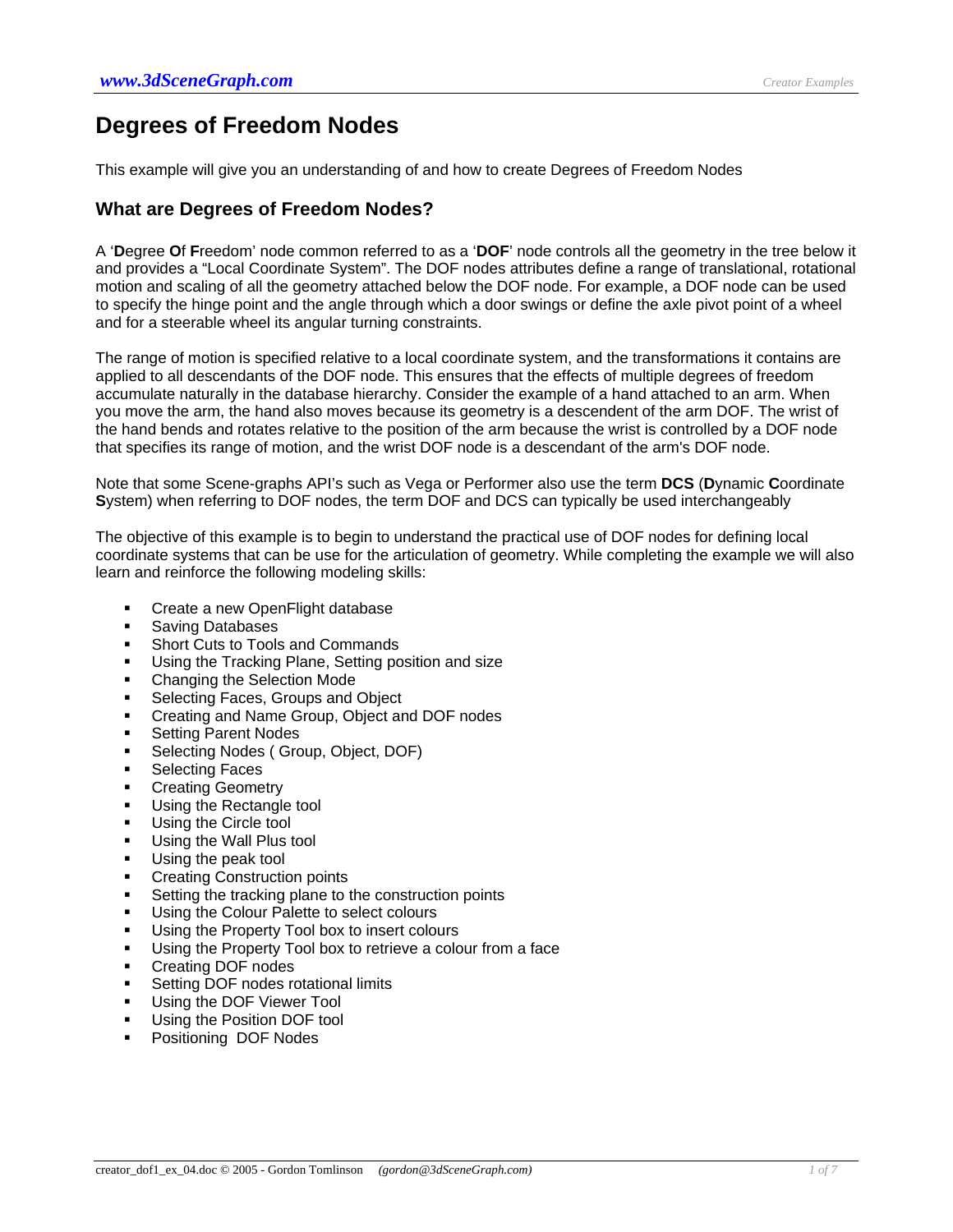# **Create a simple example DOF Nodes**

## **Create a Base Structure**

- 1. First close any Open Flight files that are currently Open
- 2. Create a **new** database *(Ctrl + N)*
- 3. Save the file and set the file name as "**dofExample1.flt**"
- 4. Set the tracking plan to XY
- 5. Set the grid size to 5
- 6. Set the group g2 as the parent node *(alt + left Mouse on the node)*
- 7. Set the selection mode to Object *(shift + O)*
- 8. Create an Object Node and set the name of the node to "**base1**" *(ctrl + J)*
- 9. Set the "**base1**" object as the parent node *(alt + left Mouse on the node)*
- 10. Set the selection mode to Face
- 11. Create a rectangle,  $1^{st}$  corner at 10.0, 10.0 and the  $2^{nd}$  corner at 25.0, 25.0
- 12. Select the new rectangle
- 13. Start the Wall Plus tool or Bevel Plugin, set the subdivision, height and width to 3.0, make sure that "Keep Bottom" is not selected and "Both sides Visible" is not selected *(see image 1),* and click OK
- 14. Select the top face of the wall base
- 15. Use the "Construct Average Vertex" tool to create a construction point in the middle of the selected face (see image **2**)
- 16. Select the "**base1**" object node





Image 1: Base Extruded with Wall Plus Tool

17. Open the colour palette select a light yellow

colours and apply the colour to the "**base1**" node *(ctrl + R)*

18. Shade the "**base1**" node *(ctrl +G)*, set the shading mode to "Lit"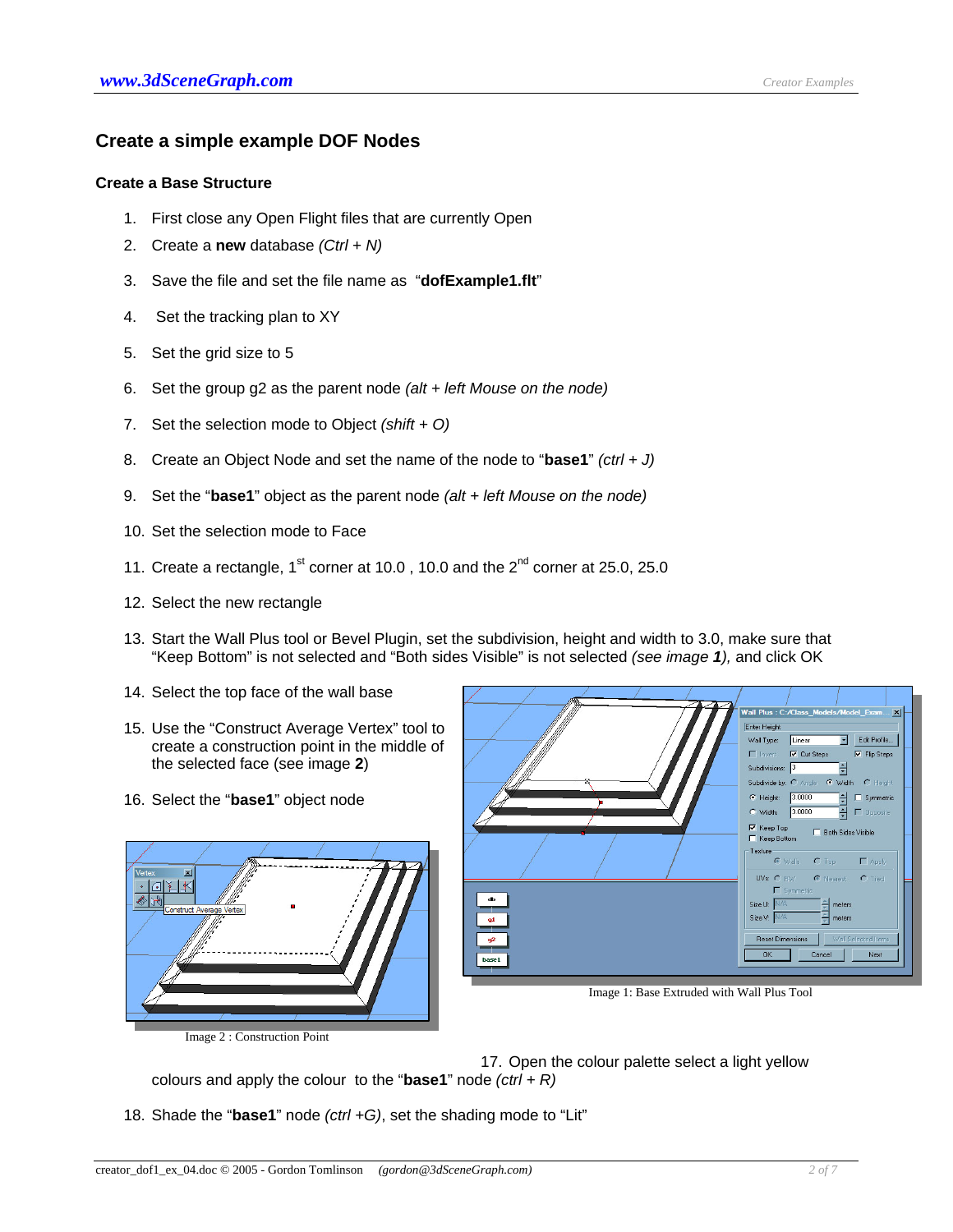19. Save the file *(ctrl + S)*

#### **Create a Rotatable Structure**

- 20. Use the CTR tracking plan tool to center the tracking plane grid on the construction point we created above
- 21. Set the grid size to 2
- 22. Open the colour palette and select a light Red colour and close the palette
- 23. Set the group **g2** as the parent node *(alt + left Mouse on the node)*
- 24. Set the selection mode to Object *(shift + O)*
- 25. Create an Object Node and set the name of the node to "**axel1**" *(ctrl + J)*
- 26. Set the "**axel1**" object as the parent node *(alt + left Mouse on the node)*
- 27. Set the selection mode to Face
- 28. Start the geometry circle tool,
- 29. Set the number of sides to 12
- 30. Select the construction point as the center *(middle mouse)*
- 31. Set the radius to 2 units and click ok ( see image 3)
- 32. Select the new red circle
- 33. Start the Wall Tool (shift +W), set the height to 16, and unselect "Keep Bottom", click OK
- 34. Set the grid off set to 15
- 35. Select the "**axel1**" object
- 36. Use the slice tool in the slice tool in the state Base of the Image 3: Axle Base
- $\bf{d}$  $91$  $q<sub>2</sub>$ base1 axe 11 n198

- 37. Open the colour palette and select a light blue colour
- 38. Select the faces on the "**axel1**" object, that are now above the tracking plane grid, but do not select the top, and set the selected faces to the light blue colour *( ctrl +R)*
- 39. Open the colour palette and select a light green colour
- 40. Select one of the blue faces and set is colour to light green *( ctrl +R)* (see image 4)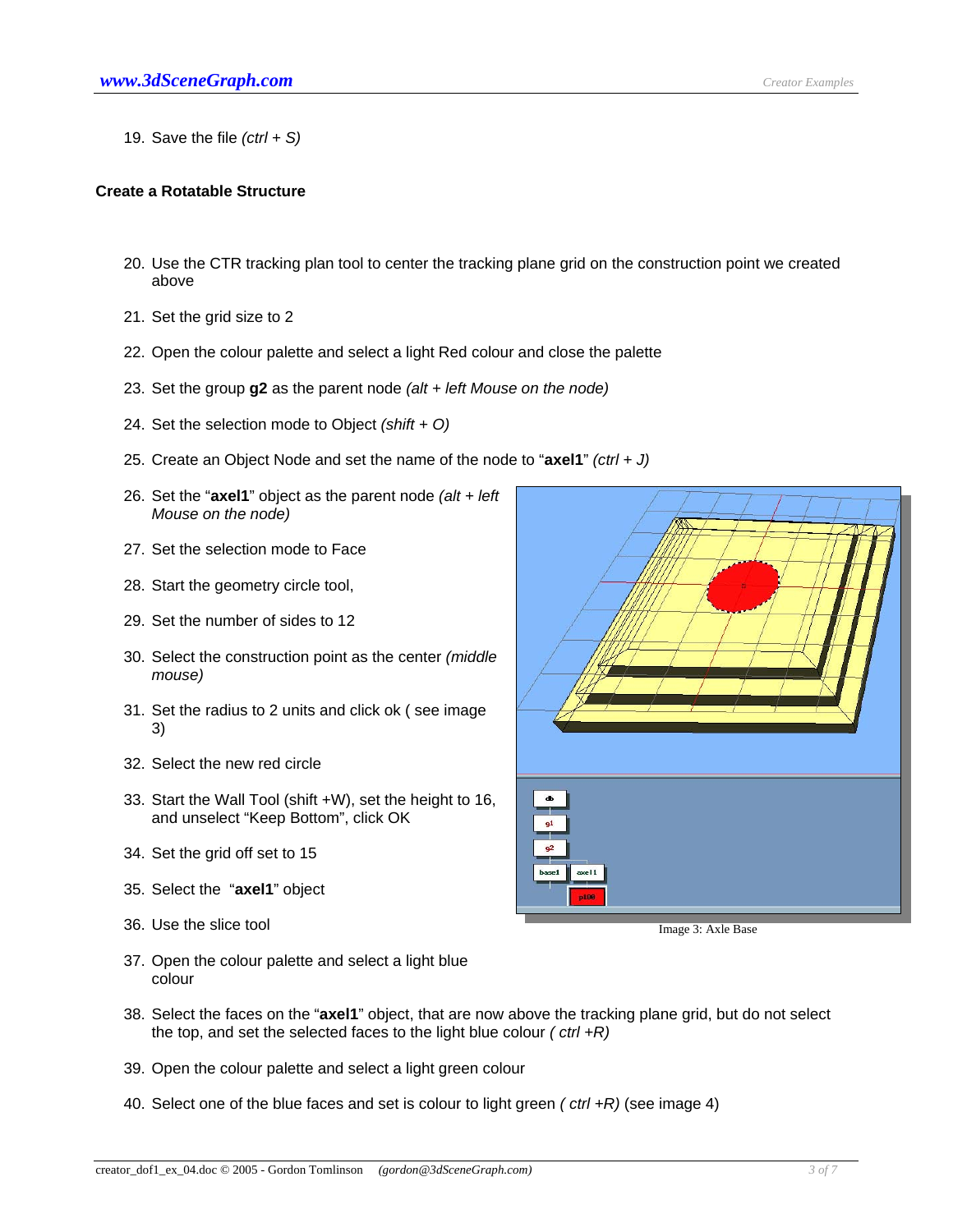### *www.3dSceneGraph.com Creator Examples*

- 41. Set the group **g2** as the parent node *(alt + left Mouse on the node)*
- 42. Set the selection mode to Object *(shift + O)*
- 43. Create an Object Node and set the name of the node to "**greenspar**" *(ctrl + J)*
- 44. Select the light green face and drag or attach the green face to the "**greenspar**" object
- 45. Start the wall tool (ctrl +W) and set the height to 9, click OK
- 46. Set the "**axel1**" object as the parent node *(alt + left Mouse on the node)*
- 47. Select one of the light blue faces and use the properties "Colour from Node" tool set the current primary colour to light blue
- 48. Select all the light blue faces
- 49. Start the Wall Tool *(ctrl +W)* and set the height to 9, click OK
- 50. Select the top red circle of the axle and use the peak tool *(shift + P)* to create a peaked cap
- 51. Select the "**axel1**" object and Shade the node *(ctrl +G)*, set the shading mode to "Lit" *(see image 5 )*
- 52. Save the file *(ctrl + S)*

# **Create a DOF Node**

The next stage is to create a Degree of Freedom (DOF), set some rotation constraints on the new DOF node and

- 53. Set the group **g2** as the parent node *(alt + left Mouse on the node)*
- 54. From the "Create toolbox", select the DOF button to create a new DOF node
- 55. Set the DOF nodes name to "**axle1 Dof**"
- 56. Attach the "**axel1**" object node as a child to the "**axle1 Dof**" node



Image 4: Raised Axle



Image 5: Finished Axel

- 57. Select the "**axle1 Dof**" node and open it attribute page *(ctrl + =)*
- 58. Select the Rotate tab and set the 'Constrain check' to ON for Yaw (heading), set the maximum for the Yaw to **360** and the step to **5**, close the attribute dialog, all the other constraints should be left/set at 0.0
- 59. Save the file *(ctrl + S)*

# **Testing the DOF Nodes Rotation**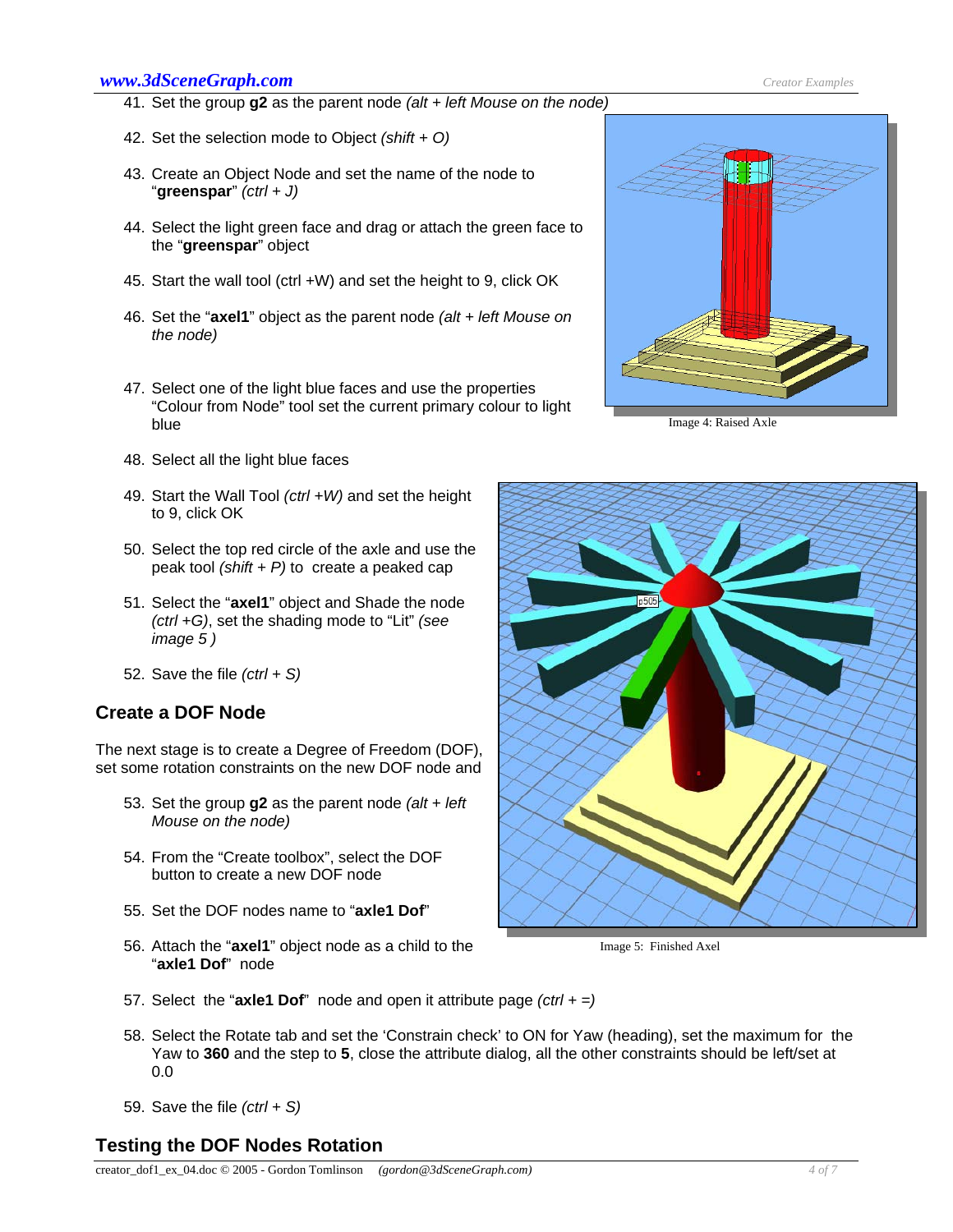In this stage we are going to use the **'DOF Viewer**" *(image 6)* tool to exercise (animate) the DOF nodes constraints. The DOF viewer is located in the Main Menu/Local-DOF Menu

The DOF Viewer allows you to preview one or more DOF nodes simultaneously to show how they will interact together. For each DOF, the Translate, Rotate, and Scale attributes are all considered.

When the DOF Viewer is first opened, all currently selected DOF nodes will be included for previewing and shown in the list box on the let of the tool.

If no DOF nodes are currently selected, then all DOF nodes with non-zero step increments set on at least one of the attributes in the model are eligible for previewing.

#### **Note**:

It is highly recommended that you **always** save your work before using the 'DOF Viewer" tool, I have found this tool to crash often enough to always save.

Exercising the DOF "**axle1 Dof**" node

- 60. Select the "**axle1 Dof**" node from the hierarchy view, or you could set the Selection Mode to DOF from the 'Mode' Toolbox or 'Mode' drop down menu and then select the geometry with the left mouse to select the "**axle1 Dof**" node
- 61. Open the DOF Viewer tool form the Main Menu/Local-DOF/DOF Viewer.
- 62. Click on the Play forward or backwards button  $\Box$  to start the DOF moving or rotating within the constraints we have set
- 63. You should see the geometry underneath the "**axle1 Dof**" node will no rotate (see images 7 & 8) , unfortunately we can see the that geometry is rotate around the origin were the DOF node is current positioned and does not spin around on top of the base as we might have expected



Image 7: Testing the DOF node's Constraints

Plaving vlet Dof



 $\square \times \ \square \ \ Y \ \nabla Z$ 

EX EY EZ

Close

Scale:

Image 6: DOF Viewer

Clear All

Select All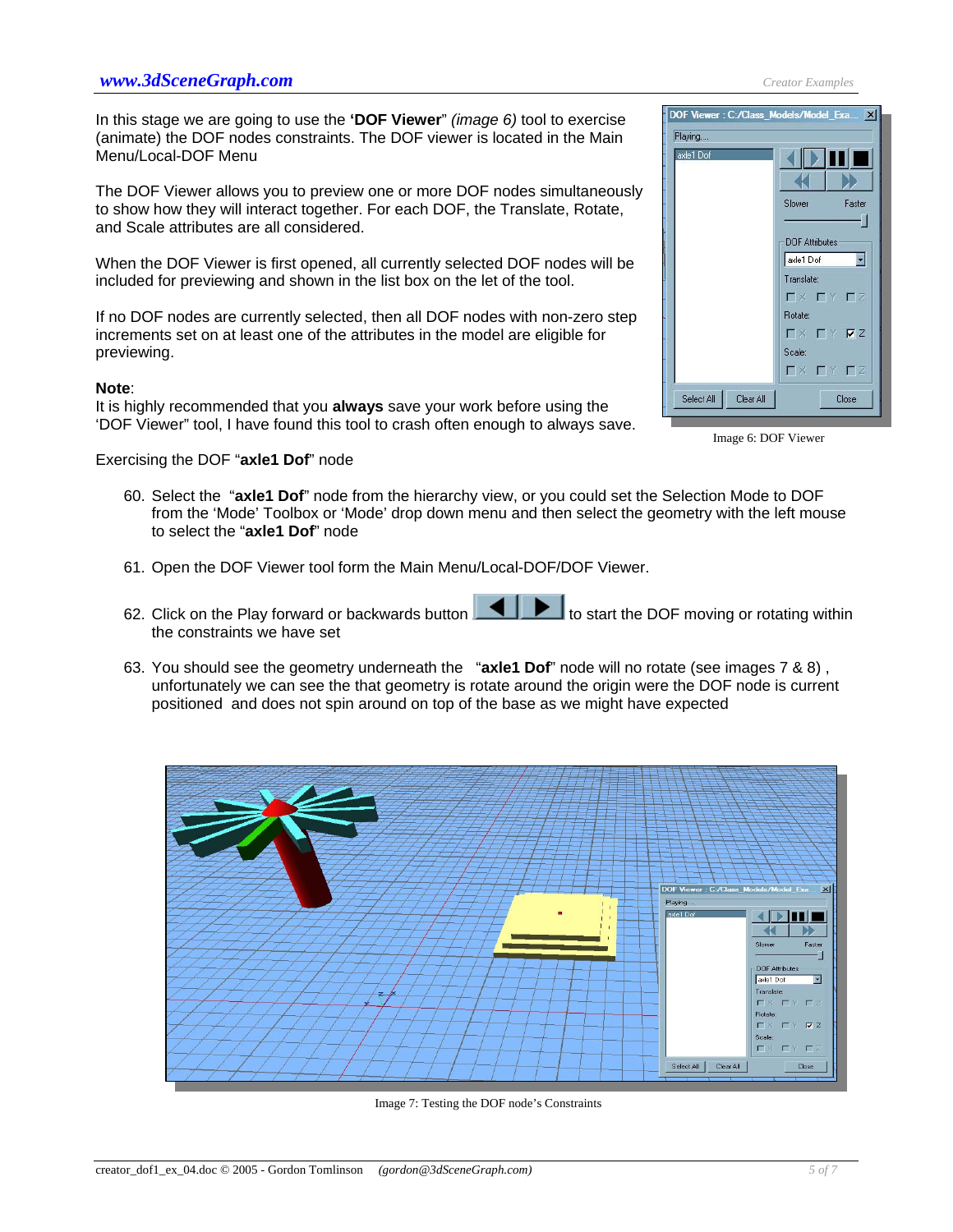

Image 8: Wrong Rotation

## **What Went Wrong?**

Well nothing went really wrong, the behaviour we are seeing is quite correct, as was mentioned above the DOF node provides Local Coordinate system and thus children of the DOF node will be positioned with respect to the DOF nodes position

When a DOF node is created it is positioned at the origin, thus we see our geometry attached to the "**axle1 Dof**" node swings around the origin when we exercise the constraints.

In order to have the geometry rotate around the construction point we placed at the base we will need to position the DOF node their

#### **Positioning A DOF Node**

- 64. Select the "**axle1 Dof**" node from the hierarchy view, or you could set the Selection Mode to DOF from the 'Mode' Toolbox or 'Mode' drop down menu and then select the geometry with the left mouse to select the "**axle1 Dof**" node
- 65. To position the DOF node we need to use the "Position Dof" tool, found on the "Main Menu/Local-DOF/Position Dof…" *(see image 9)*, note the tool will not start if you have do not have a DOF node selected
- 66. Select the 'Origin' radio check on the Position DOF tool
- 67. Click on the construction point with the middle mouse, this should move the DOF node to the construction point *(see image 9)*.

Note that in the coordinate panel the new center and position of the DOF node is shown in the Current section. Currently in Creator the Coordinate Panel is the only place you can find the actual position and center of a DOF node (See how to get Dof Position at the end of this document

68. In this case we are not going to change the orientation of the DOF node so click on OK to close the tool and finish the positioning of the DOF node